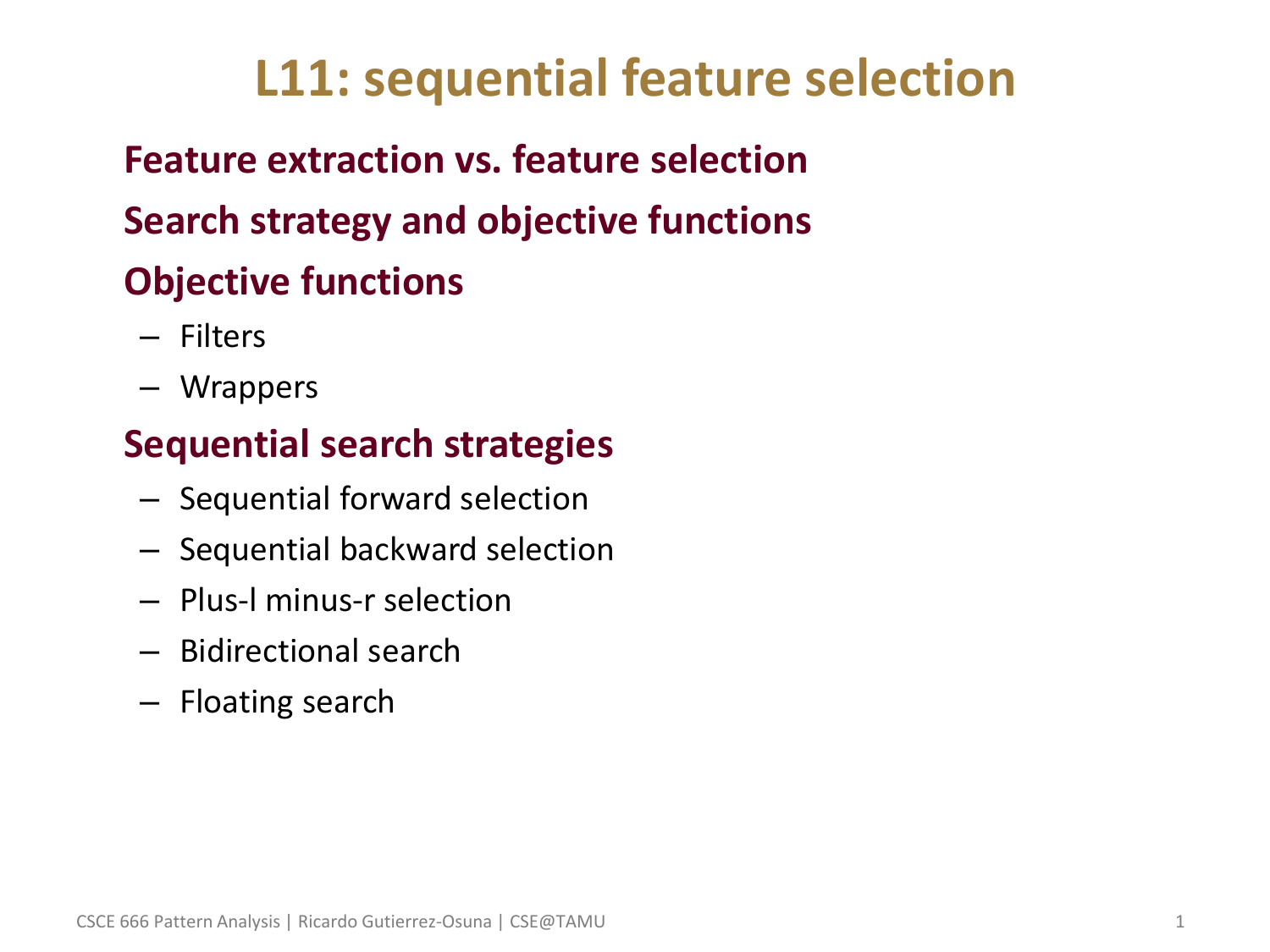## **Feature extraction vs. feature selection**

#### • **As discussed in L9, there are two general approaches to dim. reduction**

- **Feature extraction**: Transform the existing features into a lower dimensional space
- **Feature selection**: Select a subset of the existing features without a transformation

$$
\begin{bmatrix} x_1 \\ x_2 \\ \vdots \\ x_N \end{bmatrix} \rightarrow \begin{bmatrix} x_{i_1} \\ x_{i_2} \\ \vdots \\ x_{i_M} \end{bmatrix} \qquad \qquad \begin{bmatrix} x_1 \\ x_2 \\ \vdots \\ x_N \end{bmatrix} \rightarrow \begin{bmatrix} y_1 \\ y_2 \\ \vdots \\ y_M \end{bmatrix} = f \left( \begin{bmatrix} x_1 \\ x_2 \\ \vdots \\ x_N \end{bmatrix} \right)
$$

#### • **Feature extraction was covered in L9-10**

- We derived the "optimal" linear features for two objective functions
	- Signal representation: PCA
	- Signal classification: LDA

#### • **Feature selection, also called feature subset selection (FSS) in the literature, will be the subject of the last two lectures**

- Although FSS can be thought of as a special case of feature extraction (think of a sparse projection matrix with a few ones), in practice it is a quite different problem
- FSS looks at the issue of dimensionality reduction from a different perspective
- FSS has a unique set of methodologies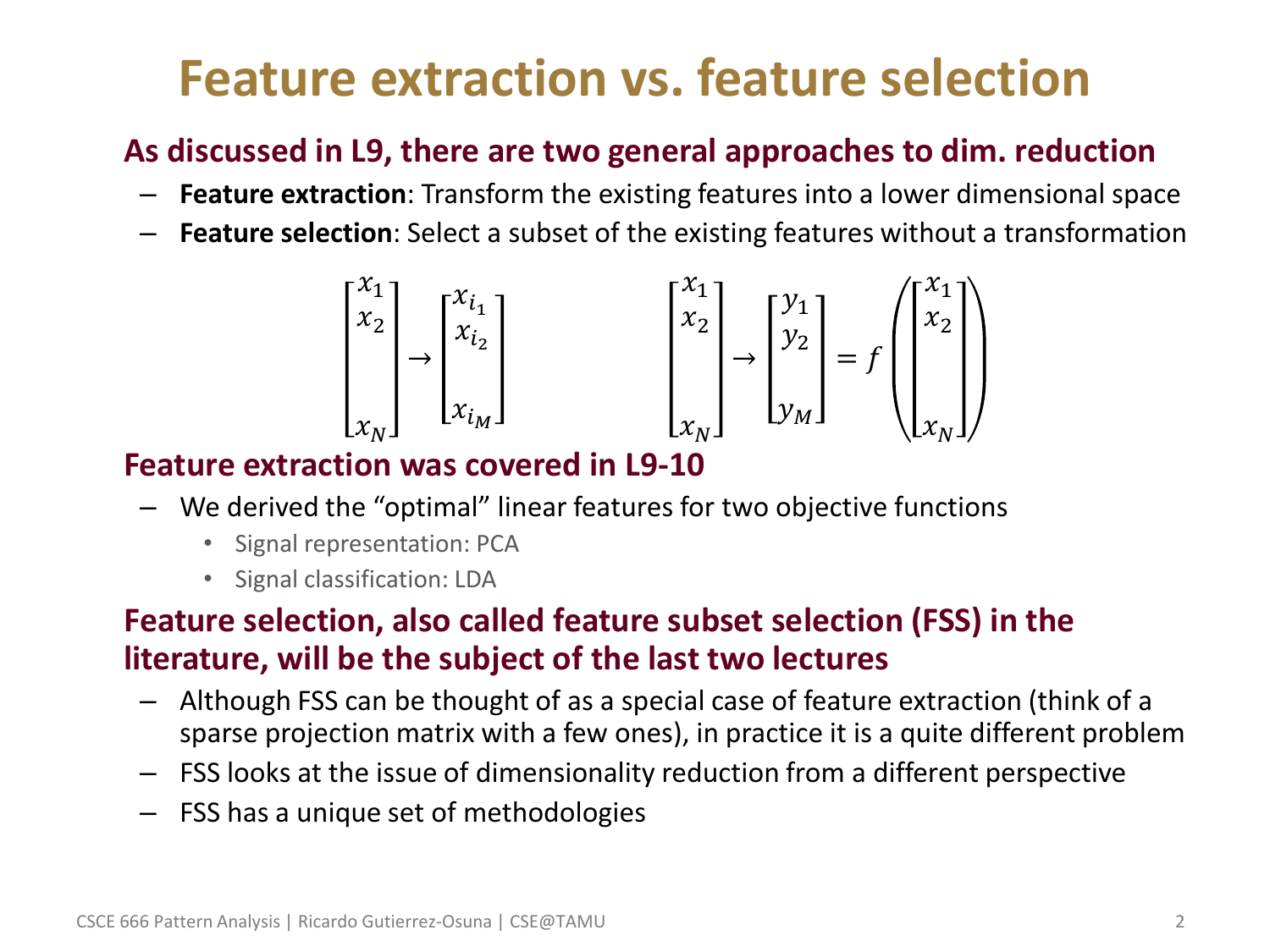## **Feature subset selection**

### • **Definition**

- Given a feature set  $X = \{x_i \mid i = 1 \dots N\}$ , find a subset  $Y_M$ , with  $M < N$ , that maximizes an objective function  $J(Y)$ , ideally  $P(correct)$ 

$$
Y_M = \{x_{i1}, x_{i2}, \dots, x_{iM}\} = \underset{M, i_M}{\arg \max} J\{x_i | i = 1..N\}
$$

### • **Why feature subset selection?**

– Why not use the more general feature extraction methods, and simply project a high-dimensional feature vector onto a low-dimensional space?

### • **Feature subset selection is necessary in a number of situations**

- Features may be expensive to obtain
	- You evaluate a large number of features (sensors) in the test bed and select only a few for the final implementation

#### – You may want to extract meaningful rules from your classifier

- When you project, the measurement units of your features (length, weight, etc.) are lost
- Features may not be numeric, a typical situation in machine learning

### • **In addition, fewer features means fewer model parameters**

- Improved the generalization capabilities
- Reduced complexity and run-time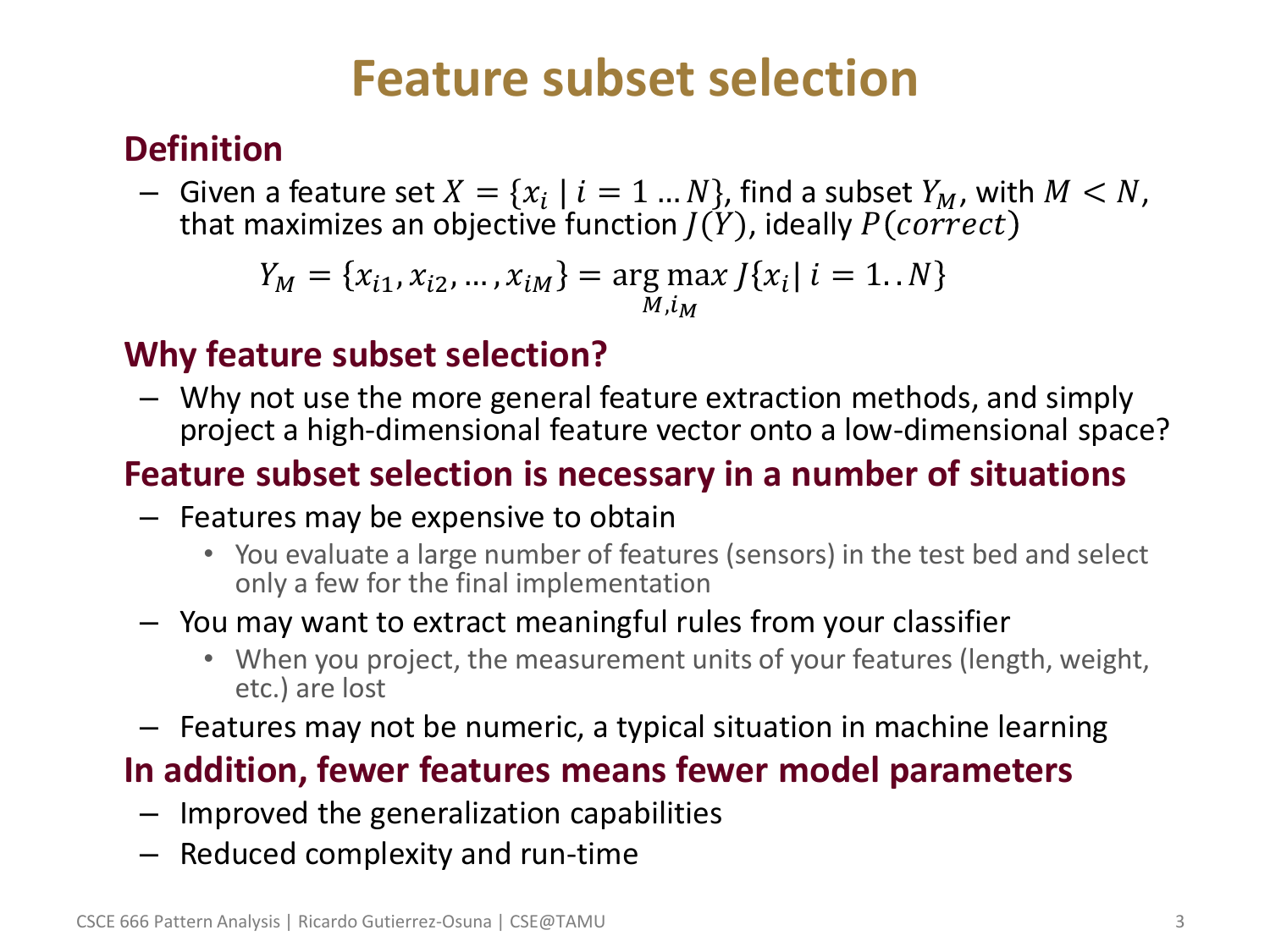# **Search strategy and objective function**

#### • **FSS requires**

- A search strategy to select candidate subsets
- An objective function to evaluate these candidates

### • **Search strategy**

- $-$  Exhaustive evaluation of feature subsets involves  $\binom{N}{M}$ combinations for a fixed value of  $M$ , and
	- $2^N$  combinations if  $M$  must be optimized as well
		- This number of combinations is unfeasible, even for moderate values of  $M$  and  $N$ , so a search procedure must be used in practice
		- For example, exhaustive evaluation of 10 out of 20 features involves 184,756 feature subsets; exhaustive evaluation of 10 out of 100 involves more than  $10^{13}$  feature subsets [Devijver and Kittler, 1982]
- A search strategy is therefore needed to direct the FSS process as it explores the space of all possible combination of features

### • **Objective function**

– The objective function evaluates candidate subsets and returns a measure of their "goodness", a feedback signal used by the search strategy to select new candidates

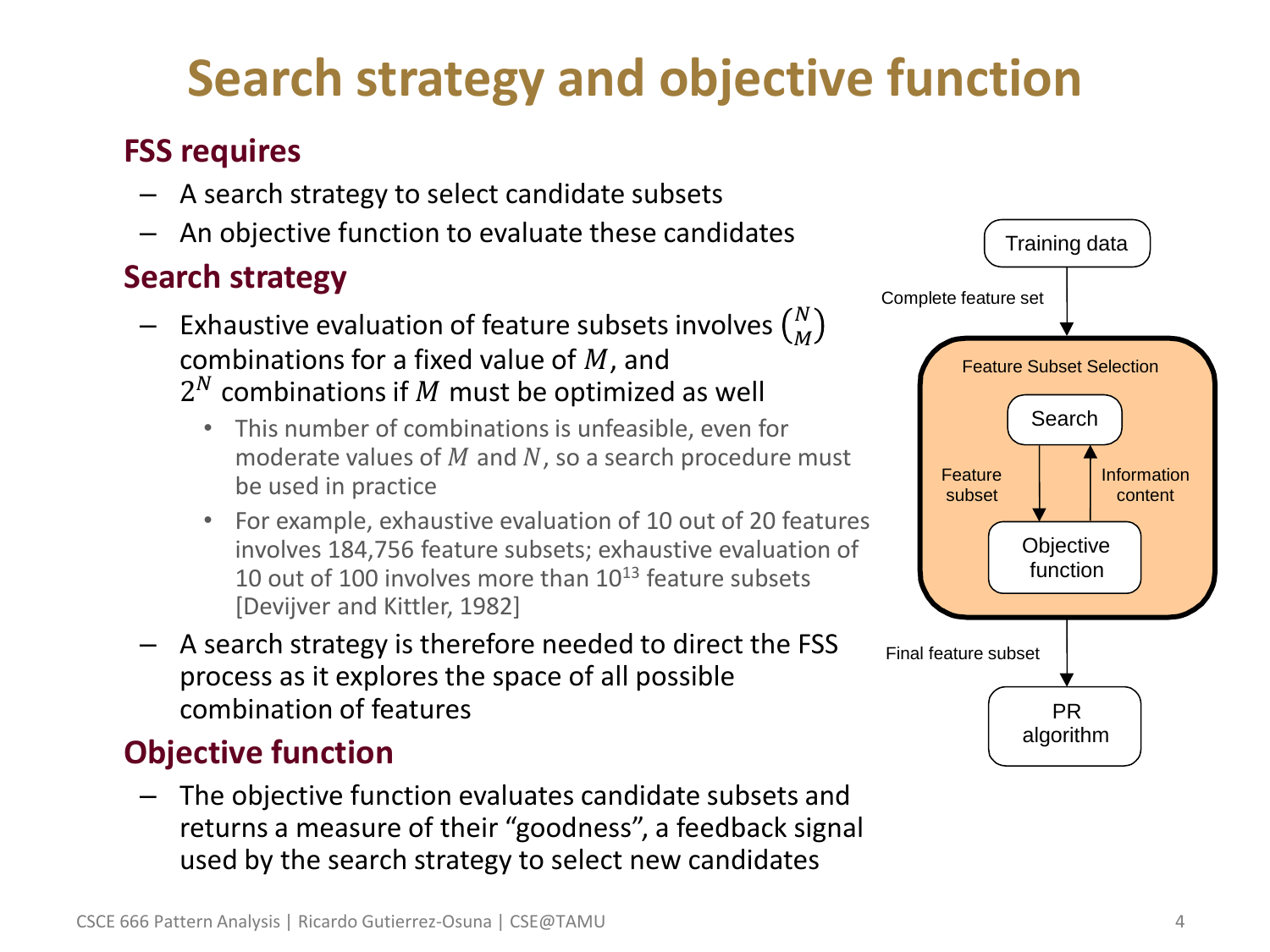## **Objective function**

## • **Objective functions are divided in two groups**

- **Filters**: evaluate subsets by their information content, e.g., interclass distance, statistical dependence or information-theoretic measures
- **Wrappers**: use a classifier to evaluate subsets by their predictive accuracy (on test data) by statistical resampling or cross-validation

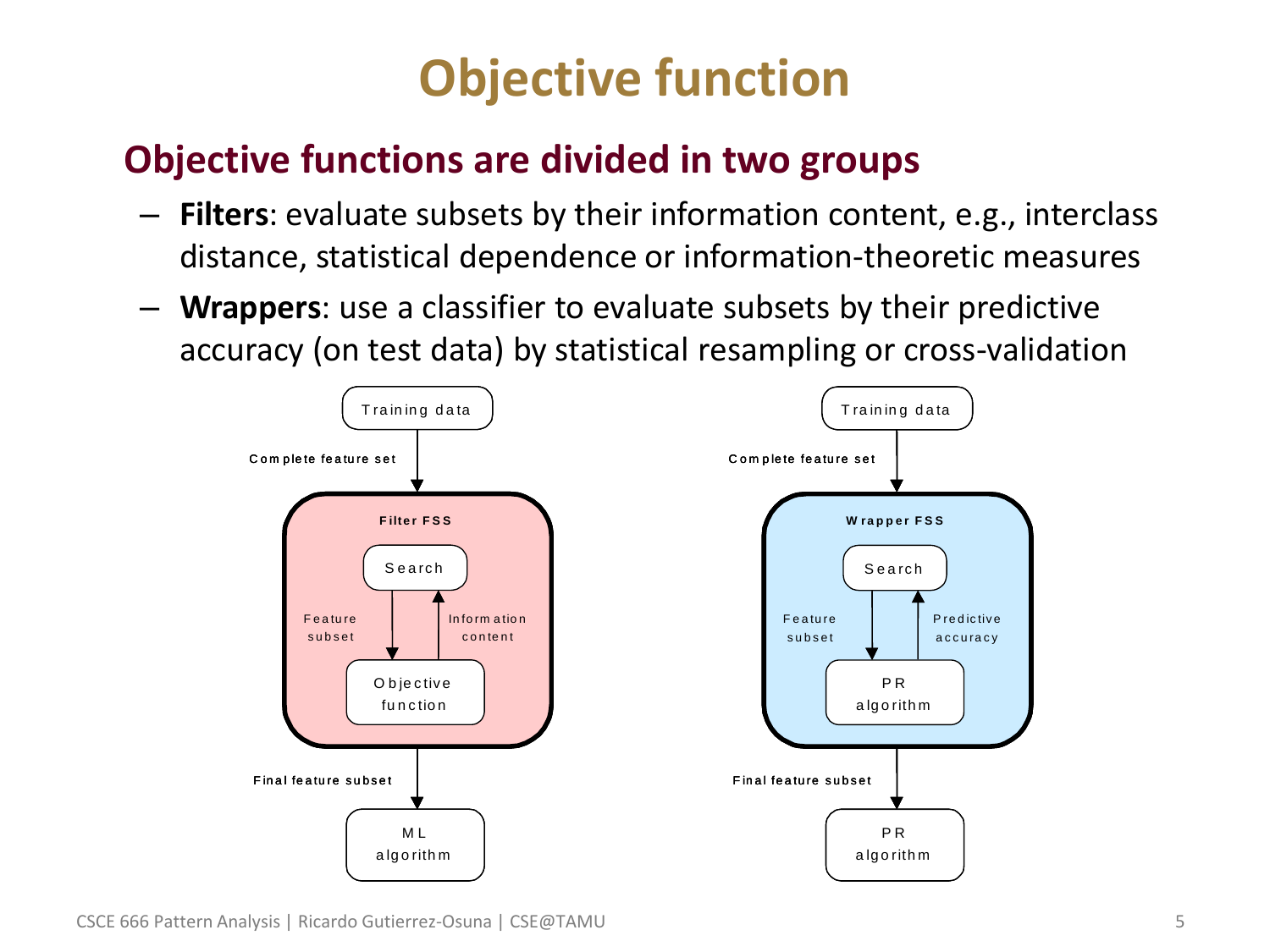# **Filter types**

## • **Distance or separability measures**

- These methods measure class separability using metrics such as
	- Distance between classes: Euclidean, Mahalanobis, etc.
	- Determinant of  $S_W^{-1}S_B$  (LDA eigenvalues)

## • **Correlation and information-theoretic measures**

– These methods are based on the rationale that good feature subsets contain features highly correlated with (predictive of) the class, yet uncorrelated with (not predictive of) each other

### – **Linear relation measures**

• Linear relationship between variables can be measured using the correlation coefficient

$$
J(Y_M) = \frac{\sum_{i=1}^{M} \rho_{ic}}{\sum_{i=1}^{M} \sum_{j=i+1}^{M} \rho_{ij}}
$$

• Where  $\rho_{ic}$  is the correlation coefficient between feature *i* and the class label and  $\rho_{ij}$  is the correlation coefficient between features i and j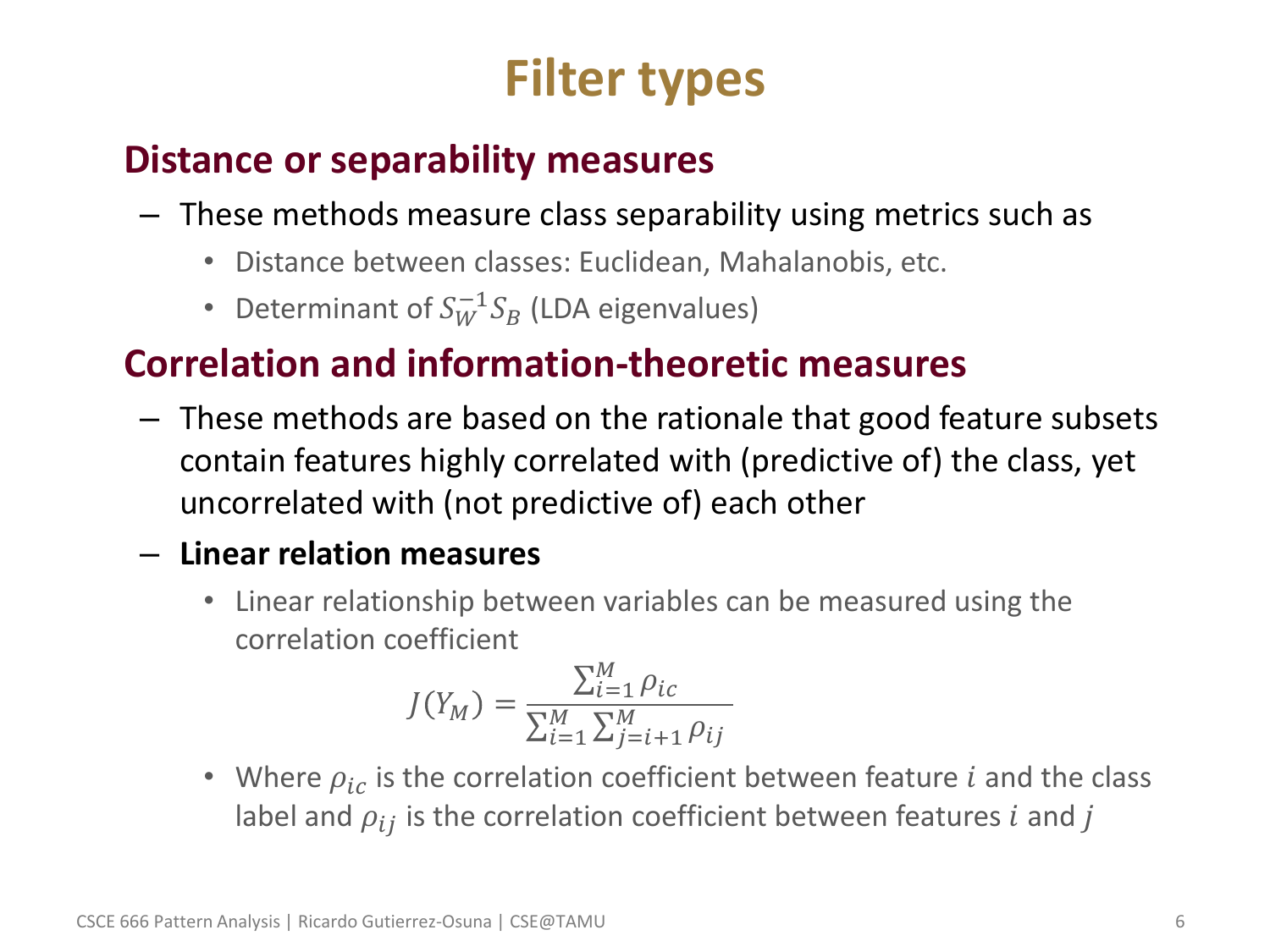#### – **Non-linear relation measures**

- Correlation is only capable of measuring linear dependence
- A more powerful measure is the mutual information  $I(Y_k; C)$

$$
J(Y_M) = I(Y_M; C) = H(C) - H(C|Y_M) = \sum_{c=1}^{C} \int_{Y_M} p(Y_M, \omega_c) \log \frac{p(Y_M, \omega_c)}{p(Y_M)P(\omega_c)} dx
$$

- The mutual information between the feature vector and the class label  $I(Y_M; C)$  measures the amount by which the uncertainty in the class  $H(C)$ is decreased by knowledge of the feature vector  $H(C|Y_M)$ , where  $H(\cdot)$  is the entropy function
- Note that mutual information requires the computation of the multivariate densities  $p(Y_M)$  and  $p(Y_M, \omega_c)$ , which is ill-posed for highdimensional spaces
- In practice [Battiti, 1994], mutual information is replaced by a heuristic such as

$$
J(Y_M) = \sum_{m=1}^{M} I(x_{i_m}; C) - \beta \sum_{m=1}^{M} \sum_{n=m+1}^{M} I(x_{i_m}; x_{i_n})
$$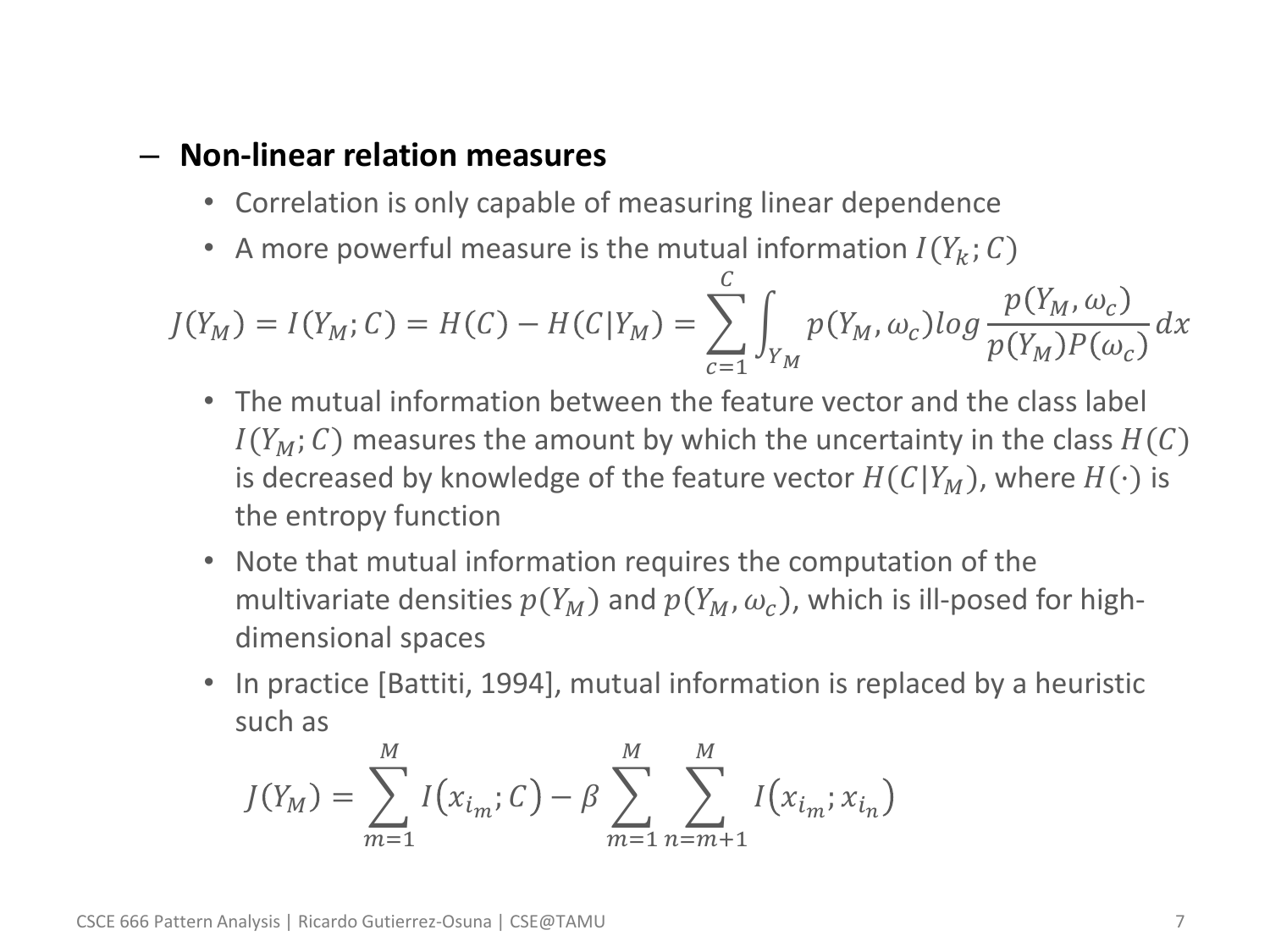## **Filters vs. wrappers**

#### • **Filters**

- **Fast execution (+)**: Filters generally involve a non-iterative computation on the dataset, which can execute much faster than a classifier training session
- **Generality (+)**: Since filters evaluate the intrinsic properties of the data, rather than their interactions with a particular classifier, their results exhibit more generality: the solution will be "good" for a larger family of classifiers
- **Tendency to select large subsets (-)**: Since the filter objective functions are generally monotonic, the filter tends to select the full feature set as the optimal solution. This forces the user to select an arbitrary cutoff on the number of features to be selected

#### • **Wrappers**

- **Accuracy (+)**: wrappers generally achieve better recognition rates than filters since they are tuned to the specific interactions between the classifier and the dataset
- **Ability to generalize (+)**: wrappers have a mechanism to avoid overfitting, since they typically use cross-validation measures of predictive accuracy
- **Slow execution (-)**: since the wrapper must train a classifier for each feature subset (or several classifiers if cross-validation is used), the method can become unfeasible for computationally intensive methods
- **Lack of generality (-)**: the solution lacks generality since it is tied to the bias of the classifier used in the evaluation function. The "optimal" feature subset will be specific to the classifier under consideration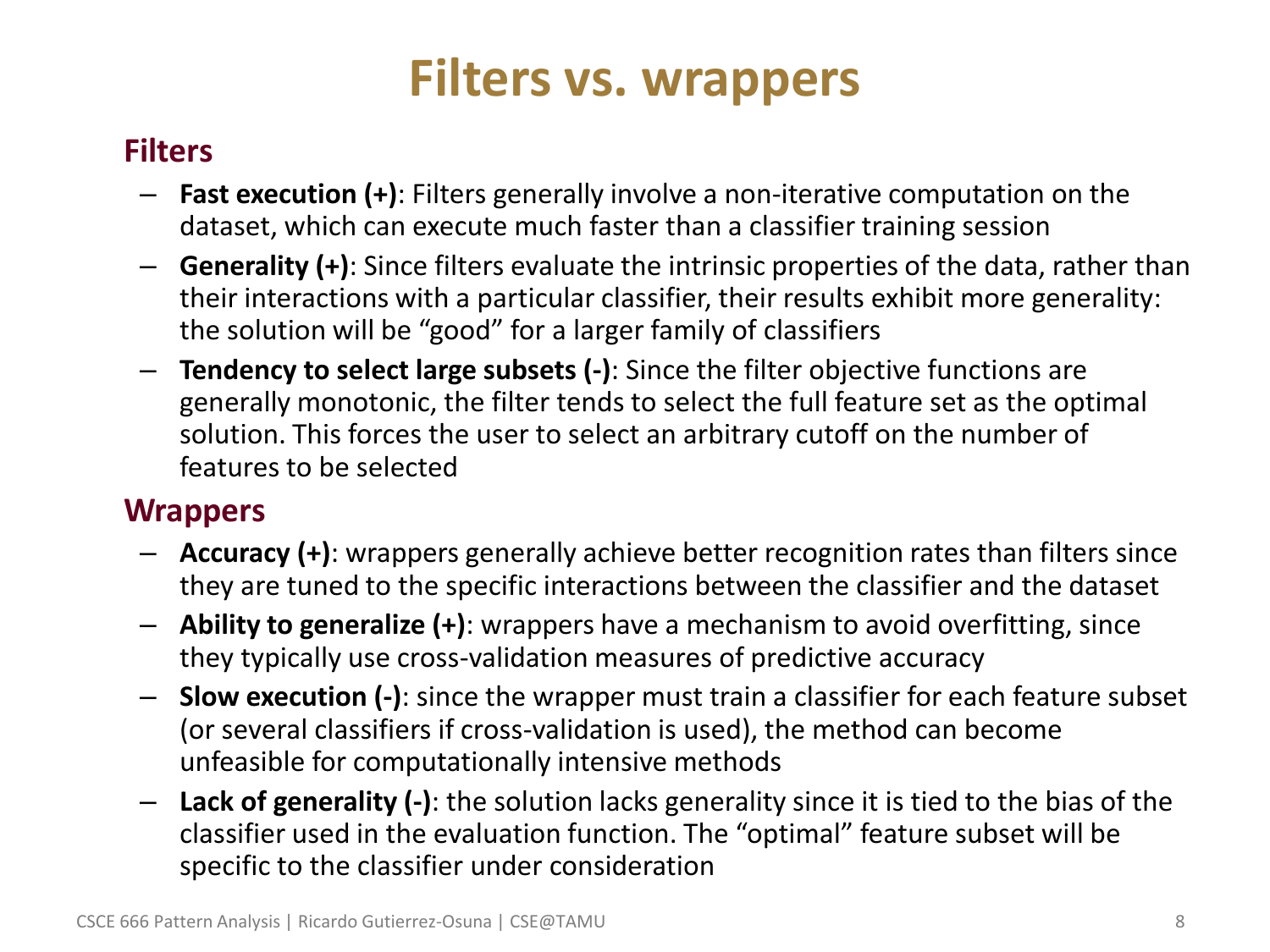## **Search strategies**

### • **Exponential algorithms (Lecture 12)**

- Evaluate a number of subsets that grows exponentially with the dimensionality of the search space
	- Exhaustive Search (already discussed)
	- Branch and Bound
	- Approximate Monotonicity with Branch and Bound
	- Beam Search

### • **Sequential algorithms (Lecture 11)**

- Add or remove features sequentially, but have a tendency to become trapped in local minima
	- Sequential Forward Selection
	- Sequential Backward Selection
	- Plus-l Minus-r Selection
	- Bidirectional Search
	- Sequential Floating Selection

### • **Randomized algorithms (Lecture 12)**

- Incorporate randomness into their search procedure to escape local minima
	- Random Generation plus Sequential Selection
	- Simulated Annealing
	- Genetic Algorithms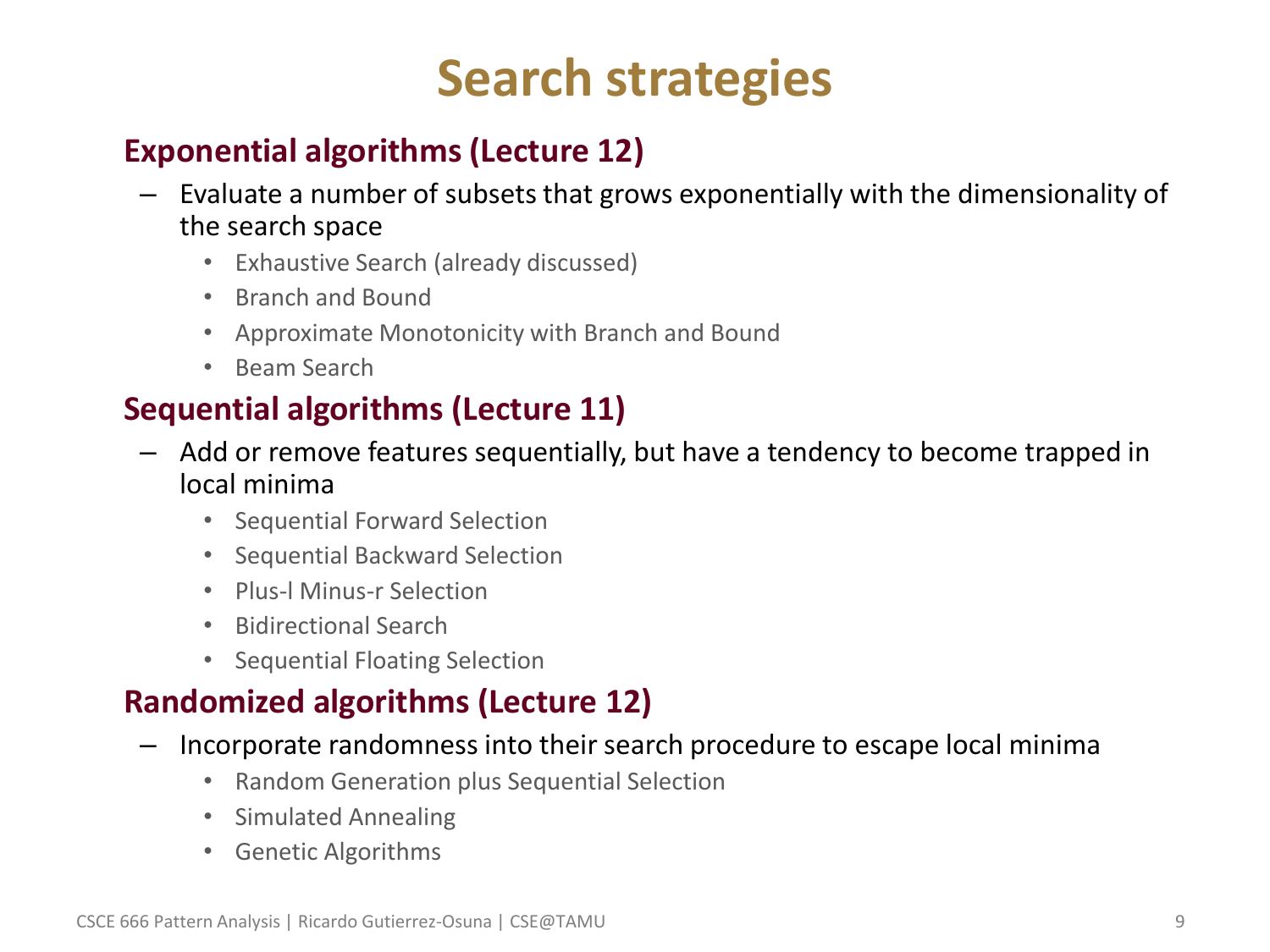# **Naïve sequential feature selection**

#### • **One may be tempted to evaluate each individual feature separately and select the best M features**

– Unfortunately, this strategy RARELY works since it does not account for feature dependence

#### • **Example**

- The figures show a 4D problem with 5 classes
- Any reasonable objective function will rank features according to this sequence:  $J(x_1) > J(x_2) \approx J(x_3) > J(x_4)$ 
	- $x_1$  is the best feature: it separates  $\omega_1$ ,  $\omega_2$ ,  $\omega_3$  and  $\{\omega_4, \omega_5\}$
	- $x_2$  and  $x_3$  are equivalent, and separate classes in three groups
	- $x_4$  is the worst feature: it can only separate  $\omega_4$  from  $\omega_5$
- The optimal feature subset turns out to be  $\{x_1, x_4\}$ , because  $x_4$  provides the only information that  $x_1$  needs: discrimination between classes  $\omega_4$  and  $\omega_5$
- However, if we were to choose features according to the individual scores  $J(x_k)$ , we would certainly pick  $x_1$  and either  $x_2$  or  $x_3$ , leaving classes  $\omega_4$  and  $\omega_5$  non separable
	- This naïve strategy fails because it does not consider features with complementary information



 $X_3$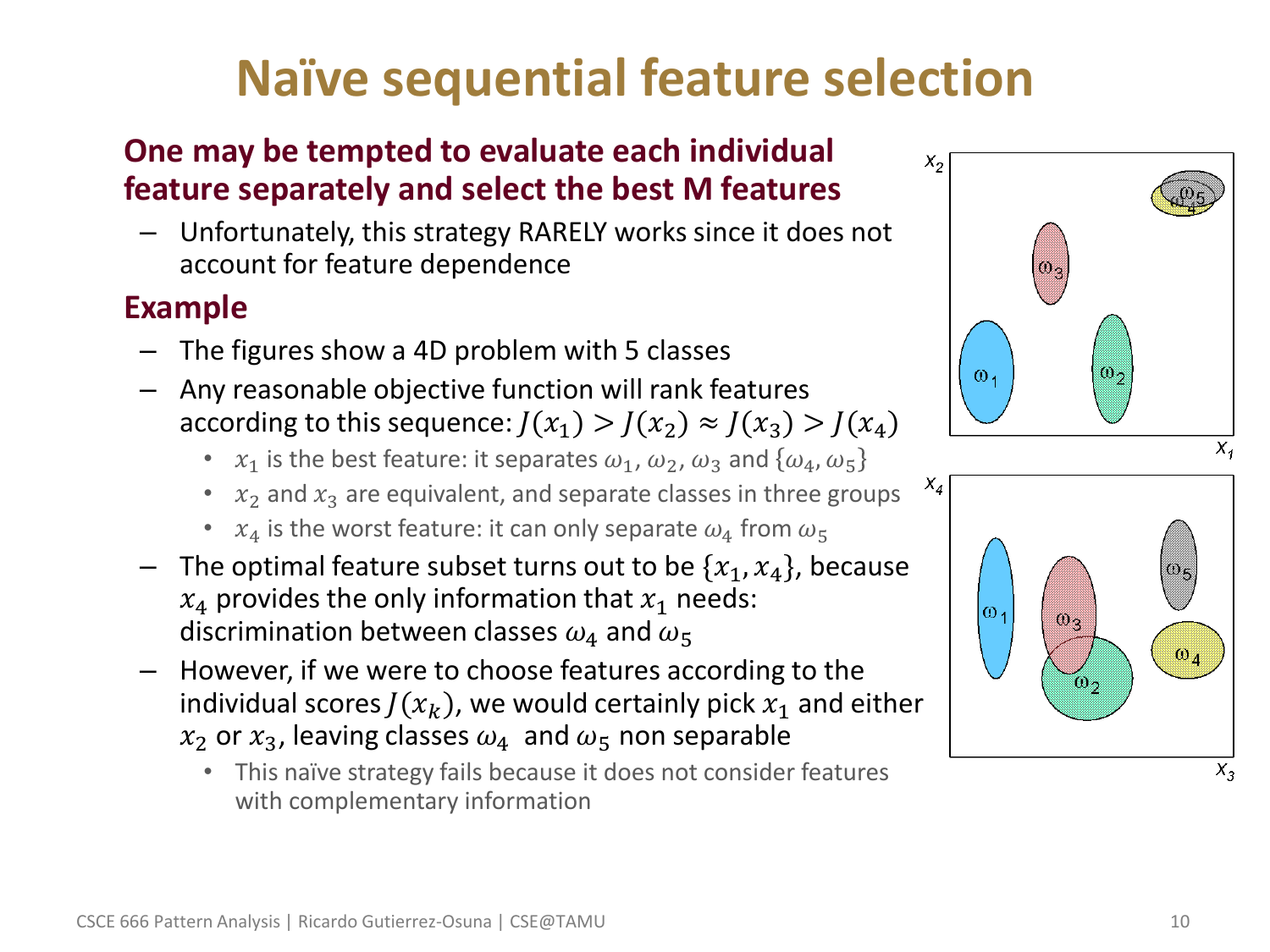# **Sequential forward selection (SFS)**

### • **SFS is the simplest greedy search algorithm**

 $-$  Starting from the empty set, sequentially add the feature  $x^+$ that maximizes  $J(Y_k + x^+)$  when combined with the features  $Y_k$  that have already been selected

> 1. Start with the empty set  $Y_0 = \{\emptyset\}$ 2. Select the next best feature  $x^+ = \arg \max J(Y_k + x)$  $x \notin Y$ 3. Update  $Y_{k+1} = Y_k + x^+$ ;  $k = k + 1$ 4. Go to 2

### • **Notes**

#### – SFS performs best when the optimal subset is small

- When the search is near the empty set, a large number of states can be potentially evaluated
- Towards the full set, the region examined by SFS is narrower since most features have already been selected
- The search space is drawn like an ellipse to emphasize the fact that there are fewer states towards the full or empty sets
	- The main disadvantage of SFS is that it is unable to remove features that become obsolete after the addition of other features



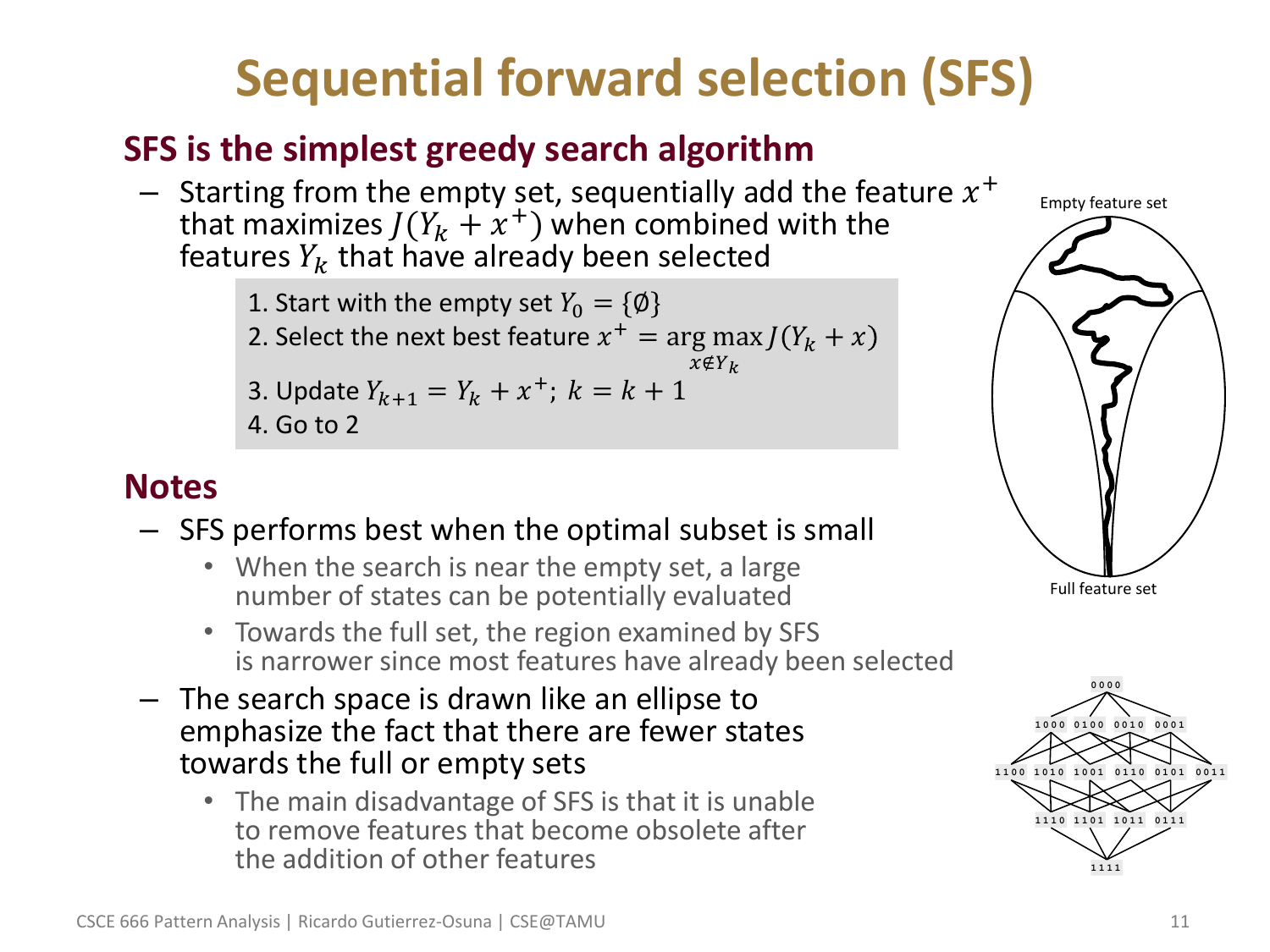## **Example**

### • **Run SFS to completion for the following objective function**

 $J(X) = -2x_1x_2 + 3x_1 + 5x_2 - 2x_1x_2x_3 + 7x_3 + 4x_4 - 2x_1x_2x_3x_4$ 

• where  $x_k$  are indicator variables, which indicate whether the  $k^{th}$  feature has been selected  $(x_k = 1)$  or not  $(x_k = 0)$ 

### • **Solution**

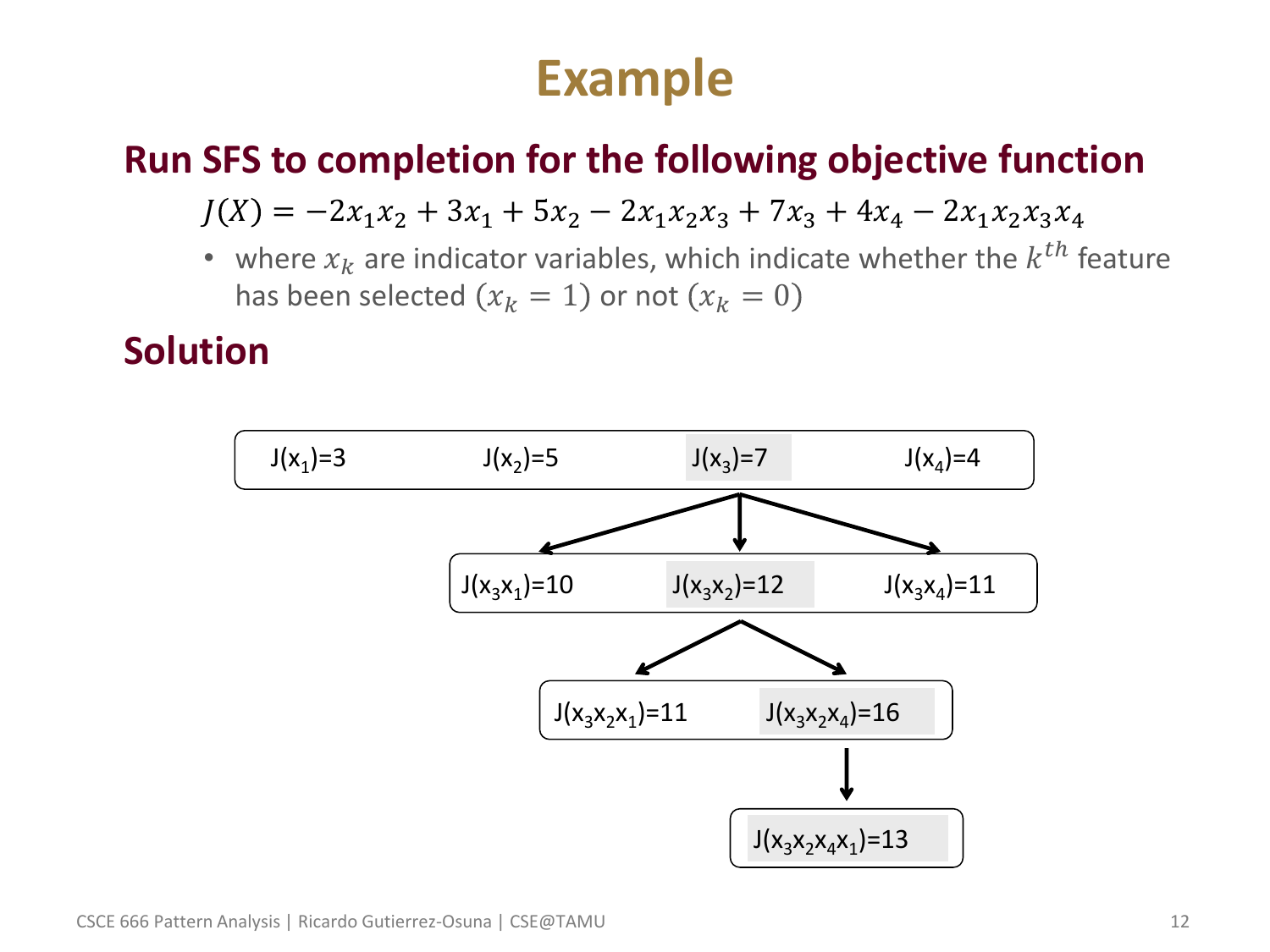# **Sequential backward selection (SBS)**

## • **SBS works in the opposite direction of SFS**

- $-$  Starting from the full set, sequentially remove the feature  $x^-$  that least reduces the value of the objective function  $J(Y - x^{-})$ 
	- Removing a feature may actually increase the objective function  $J(Y_k - x^{-}) > J(Y_k)$ ; such functions are said to be non-monotonic (more on this when we cover Branch and Bound)
	- 1. Start with the full set  $Y_0 = X$ 2. Remove the worst feature  $x^- = \arg \max J(Y_k - x)$  $x \in Y_k$ 3. Update  $Y_{k+1} = Y_k - x^{-}$ ;  $k = k+1$ 4. Go to 2

### • **Notes**

- SBS works best when the optimal feature subset is large, since SBS spends most of its time visiting large subsets
- The main limitation of SBS is its inability to reevaluate the usefulness of a feature after it has been discarded

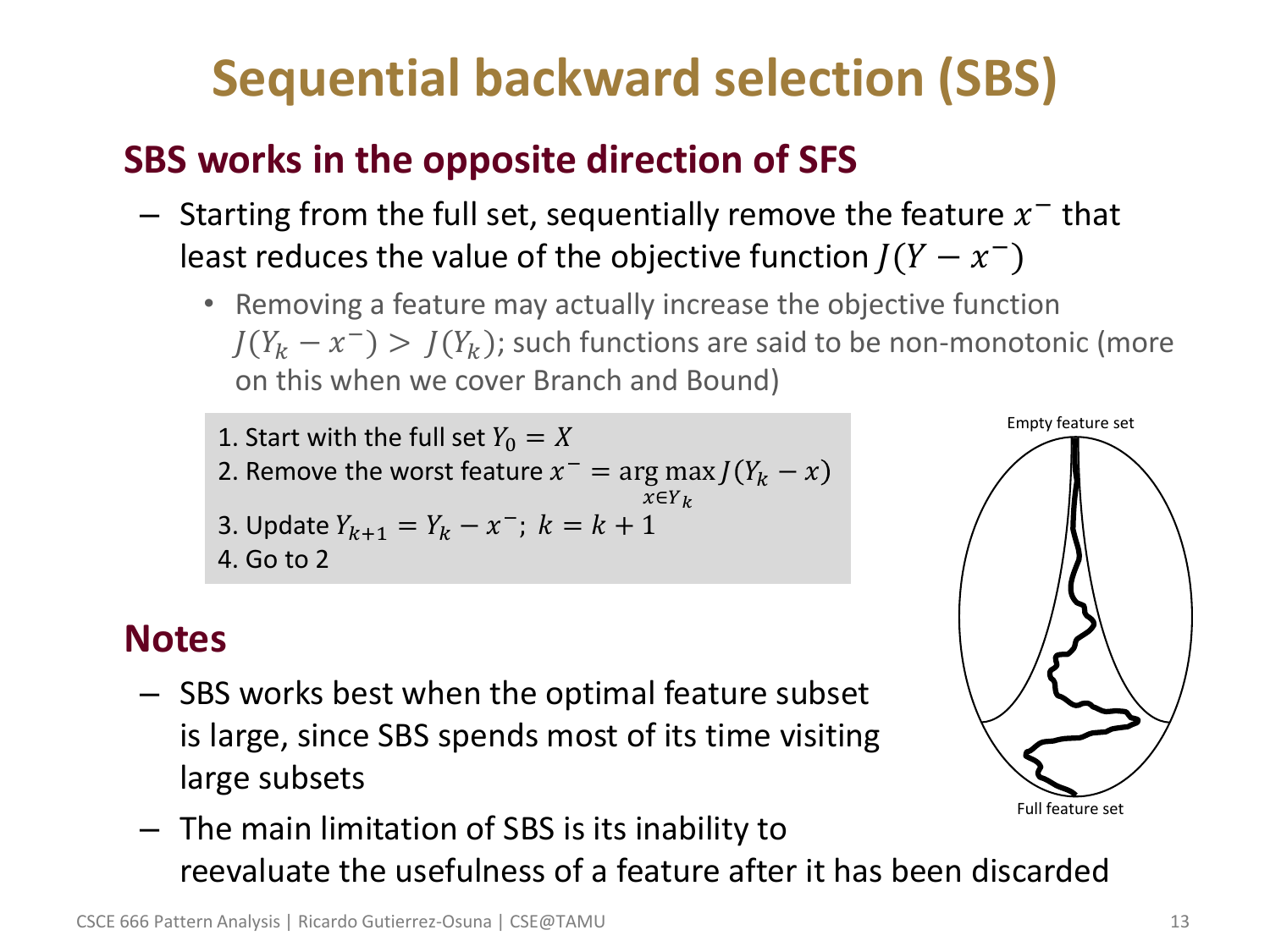# **Plus-L minus-R selection (LRS)**

## • **A generalization of SFS and SBS**

- If L>R, LRS starts from the empty set and repeatedly adds L features and removes R features
- If L<R, LRS starts from the full set and repeatedly removes R features followed by L additions

• **Notes**

- LRS attempts to compensate for the weaknesses of SFS and SBS with some backtracking capabilities
- Its main limitation is the lack of a theory to help predict the optimal values of L and R

1. If L>R then 
$$
Y_0 = \{\emptyset\}
$$
  
\nelse  $Y_0 = X$ ; go to step 3  
\n2. Repeat L times  
\n
$$
x^+ = \arg \max_{x \notin Y_k} J(Y_k + x)
$$
\n
$$
Y_{k+1} = Y_k + x^+; k = k + 1
$$
\n3. Repeat R times  
\n
$$
x^- = \arg \max_{x \in Y_k} J(Y_k - x)
$$
\n
$$
Y_{k+1} = Y_k - x^-; k = k + 1
$$
\n4. Go to 2

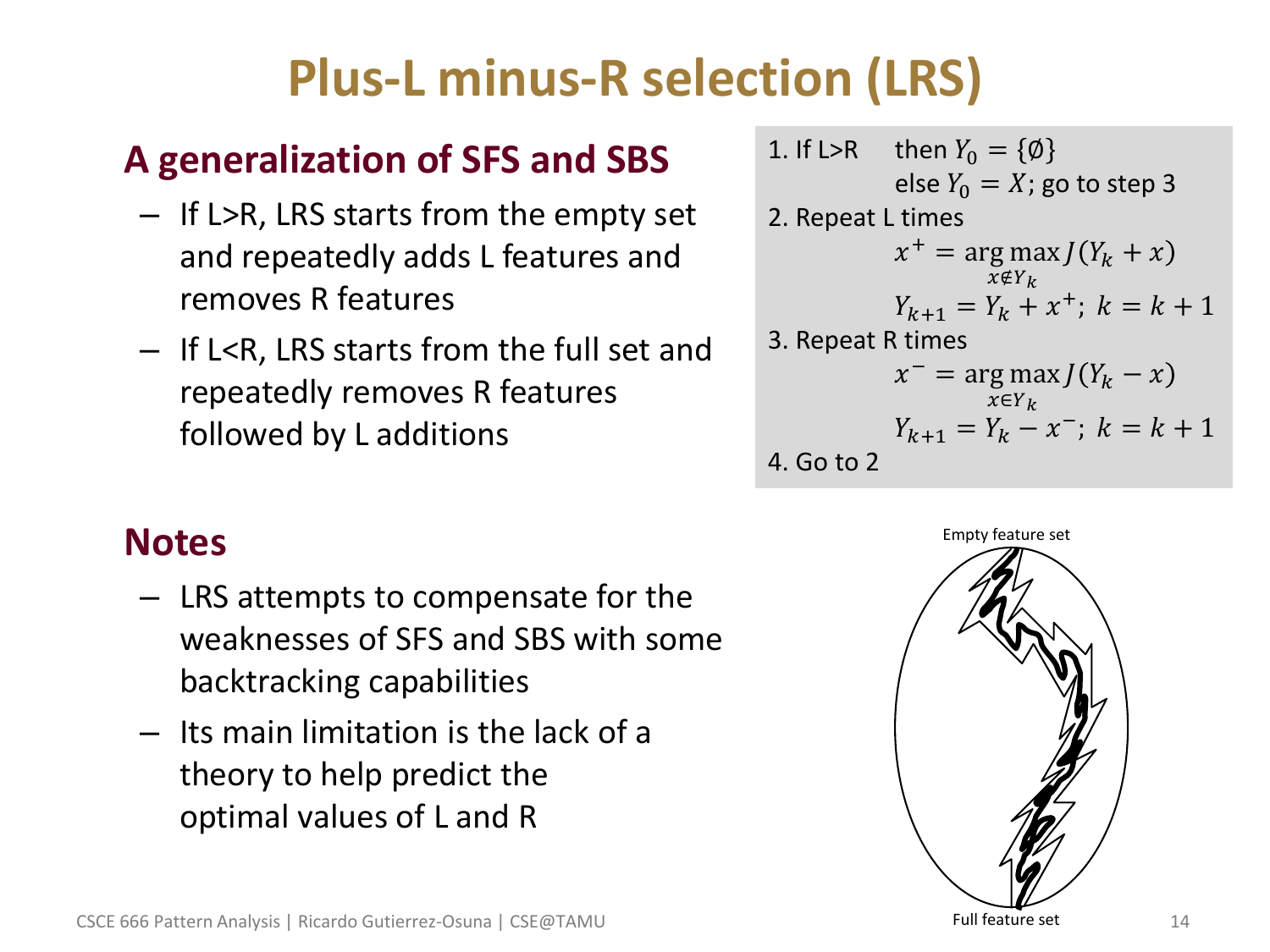# **Bidirectional Search (BDS)**

## • **BDS is a parallel implementation of SFS and SBS**

- SFS is performed from the empty set
- SBS is performed from the full set
- To guarantee that SFS and SBS converge to the same solution
	- Features already selected by SFS are not removed by SBS
	- Features already removed by SBS are not selected by SFS

1. Start SFS with  $Y_F = \{\emptyset\}$ 2. Start SBS with  $Y_R = X$ 3. Select the best feature  $x^+$  = arg max  $J(Y_{F_k} + x)$  $x \notin Y_{F_L}$  $x \in F_{B_k}$  $Y_{F_{k+1}} = Y_{F_k} + x^+$ 4. Remove the worst feature  $x^-$  = arg max  $\tilde{x \in Y_{B_k}}$  $x \notin Y_{F_{k+1}}$  $J(Y_{B_k}-x)$  $Y_{B_{k+1}} = Y_{B_k} - x^{-}; k = k+1$ 5. Go to 2

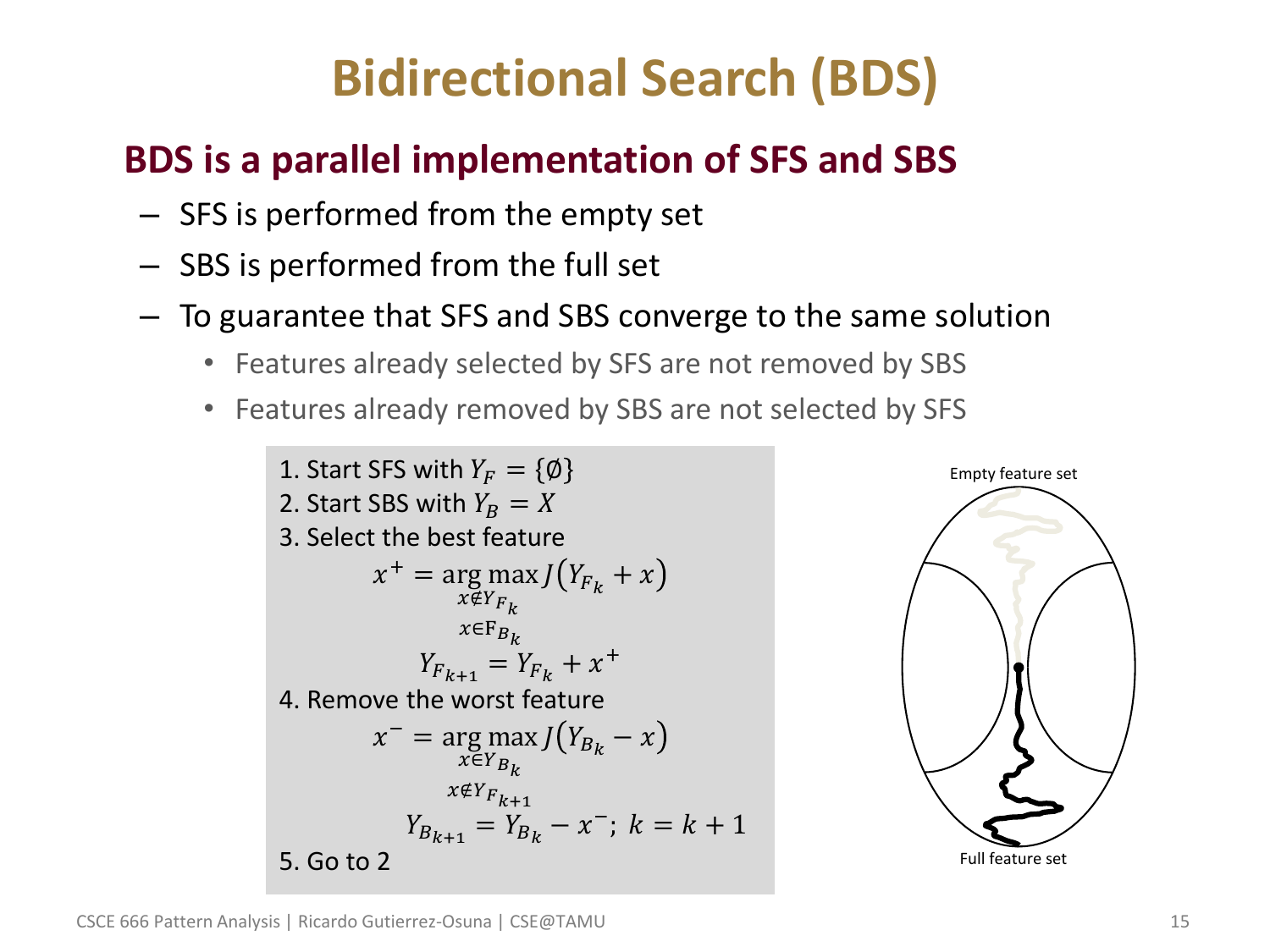# **Sequential floating selection (SFFS and SFBS)**

## • **An extension to LRS with flexible backtracking capabilities**

- Rather than fixing the values of L and R, these floating methods allow those values to be determined from the data:
- The dimensionality of the subset during the search can be thought to be "floating" up and down

### • **There are two floating methods**

- Sequential floating forward selection (SFFS) starts from the empty set
	- After each forward step, SFFS performs backward steps as long as the objective function increases

### – Sequential floating backward selection (SFBS) starts from the full set

• After each backward step, SFBS performs forward steps as long as the objective function increases